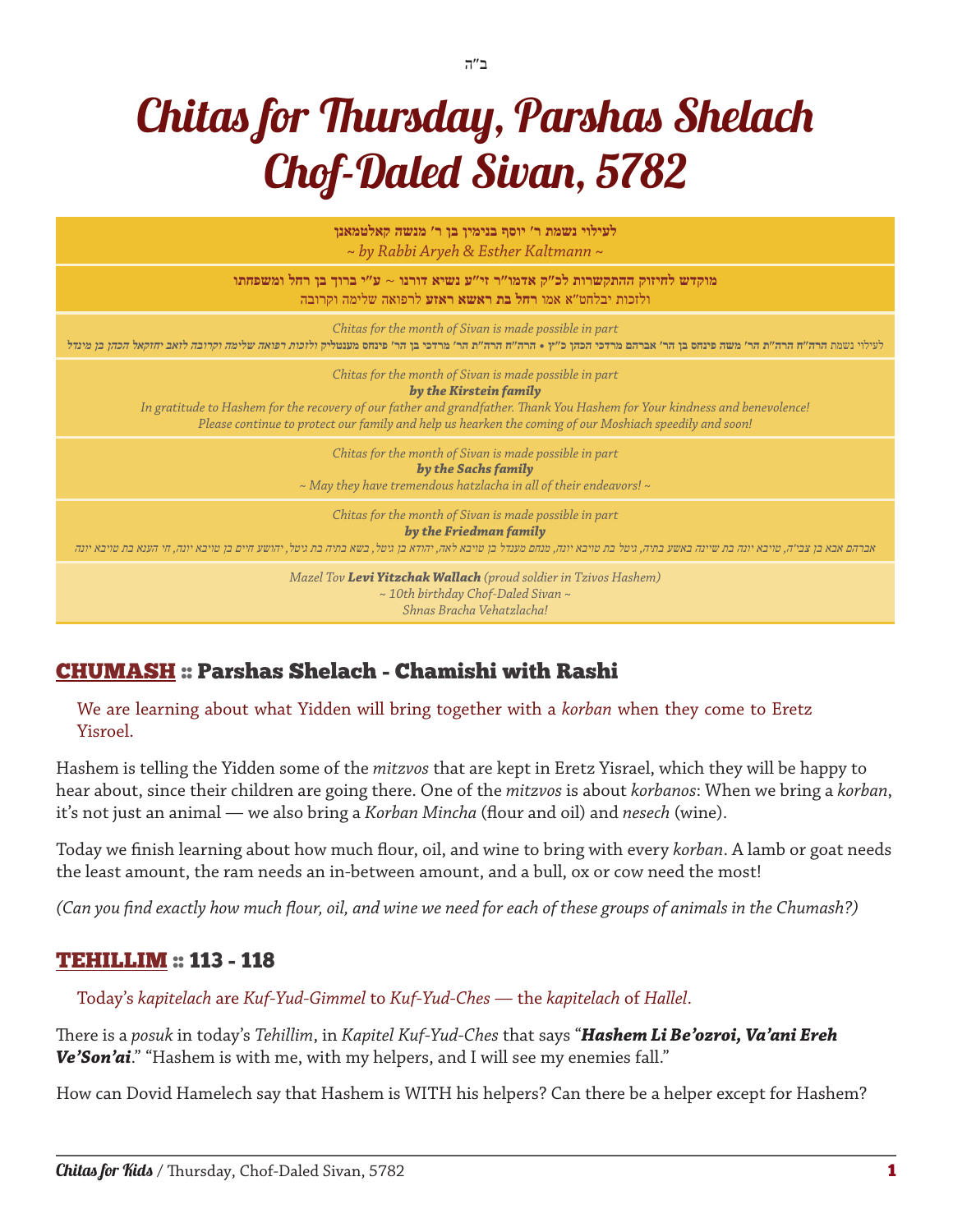*Chassidus* explains that the "helpers" are the *Gashmius* things in the world. Hashem put a piece of *Kedusha* into the *Gashmius* things, and when we use them, we get this *koach* to help us! So together with *davening* and asking Hashem to help us, we also need to use the spark of Hashem that's in the *Gashmius* which will be our helper too!

## [TANYA](http://chabad.org/dailystudy) :: Shaar Hayichud Veha'emunah Perek Zayin

Today the Alter Rebbe explains from the *Zohar* how we can say that Hashem is EVERYWHERE, even in not *kavodike* places.

Where is Hashem?

Everyone knows the answer to that question — Hashem is everywhere!

But in the time of the Alter Rebbe, some people (and even some big *Talmidei Chachomim*) were trying to learn about Hashem from what it says in *Kisvei HoArizal*, and they made a mistake. They were learning about *tzimtzum*, how Hashem has to "make Himself smaller" and hide in the world, and they thought it meant that Hashem is too holy to be in dirty, disgusting places.

Since it isn't *kavodik* to say that Hashem is in such yucky places, they thought *tzimtzum* meant that Hashem goes away from there, and watches carefully, but from far away.

Of course, we know that can't be true! The Alter Rebbe told us yesterday that the *emunah* we have inside us tells us that it can't be. We know that Hashem knows everything, and Hashem is one, and we know that no place in the world can be separate from Hashem!

Today and for the next few days, the Alter Rebbe will prove this to us from what it says in *Zohar*.

Hashem isn't like a regular person.

We don't like to be in a disgusting place. Why? Because it makes us feel yucky too. Why don't we like to be in a dangerous place? Because we are scared we will hurt ourselves. But that's not how it works for Hashem!

The *Zohar* explains that Hashem gives *chayus* to the whole world and isn't bothered or pained by anything that is inside. Hashem gives us *chayus* in the winter and summer — but Hashem doesn't get cold or hot! Hashem makes day and night — but Hashem doesn't feel that it's dark!

So it doesn't matter that we say that Hashem is in a bathroom or in a not nice place! Even though Hashem gives it *chayus*, it doesn't affect Him like it does to a person.

## [HAYOM YOM](http://chabad.org/dailystudy) :: Chof-Daled Sivan

A *Chossid* once wrote to the Frierdiker Rebbe, asking how he can have *hiskashrus* since the Rebbe never saw him.

The Frierdiker Rebbe answered: Real *hiskashrus* comes from learning the Rebbe's Torah!

Learning the Rebbe's *Maamorim* and *Sichos*, learning and *farbrenging* together with *Anash* and *Temimim*, saying *Tehillim* after *davening* (the Frierdiker Rebbe's *takana*), keeping the set times you have to study Torah — that's *Hiskashrus*!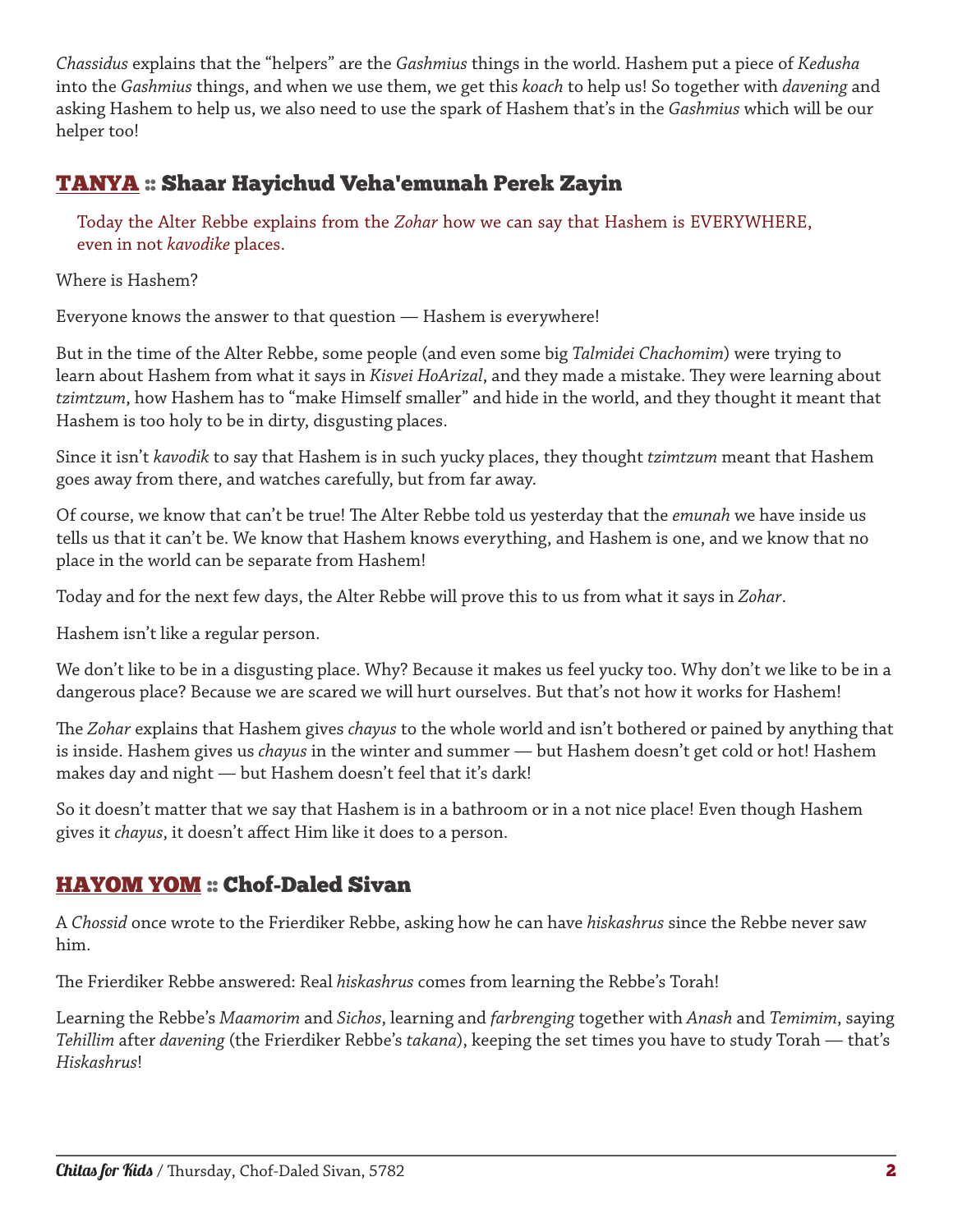#### [SEFER HAMITZVOS](http://chabad.org/dailystudy) :: Shiur #36 - Nusach Birchos HaTefillah

Today's Rambam and *Sefer Hamitzvos* are exactly the same! We read through the Rambam's *nusach* for *Shmoneh Esrei* and *Vidui*. It is very interesting to see what is the same and what is different in the Rambam's *nusach* and the *nusach* we *daven*!

### [RAMBAM](http://chabad.org/dailystudy) :: Nusach Birchos HaTefillah

In today's Rambam, we read through the *nusach* of every possible *Shemoneh Esrei*! We see *Shemoneh Esrei* the way it is said during the week, and the changes we make on Shabbos and *Yomim Tovim*. This way, we see every different type of *Shemoneh Esrei* there could be.

#### RAMBAM— PEREK ECHAD :: Hilchos Mikvaos - Perek Alef

Now that we learned all about how people and things become *tomei*, let's learn how to make them *tahor*!

This *perek* explains the general rules about a *mikvah* — like that a person doesn't become *tahor* until nighttime, even if they went to the *Mikvah* during the day, and that a person can't have anything between them and the *mikvah* water (for example, a band-aid) — this is called a *chatzitzah*.

## INYANA D'YOMA :: Hachana L'Gimmel Tammuz

#### The *Achdus* of *chassidim* will bring the *Geulah*!

The Rebbe told this story:

The Tzemach Tzedek once had to go to Petersburg (the capital) for many meetings. The government wanted to make rules about the kind of *Chinuch* the Yidden can have!

The Tzemach Tzedek wouldn't say yes EVER to making any change in pure *Yiddishe chinuch*, and they were very mad at him! It was very dangerous for the Tzemach Tzedek to act this way.

One of the *Rabbonim* who was there asked the Tzemach Tzedek how he could do this! There are so many Yidden who NEED the Tzemach Tzedek, so how can he do something which puts his life in danger? Without him, many Yidden won't know how to live how a Yid should!

The Tzemach Tzedek said he needs to do what he is doing, and if something would happen to him *chas veshalom*, there are two other ways to help all of these Yidden know how to act:

1) The Tzemach Tzedek's children can take over and teach and guide the *chassidim*.

2) The *achdus* of *Chassidim* will carry them until *Moshiach*.

The Rebbe told this story 100 years after the *histalkus* of the Tzemach Tzedek. He said, "Now the first reason isn't there anymore — only the second. We need to know that when *Chassidim* work together, we have the *koach* to bring *Moshiach*!"

*See farbrengen Yud-Gimmel Nissan 5726*

#### TEFILLAH :: Our Morning Midbar

In this week's *parsha*, *Parshas Shelach*, we learn about the *Meraglim*, and the terrible mistake that they made.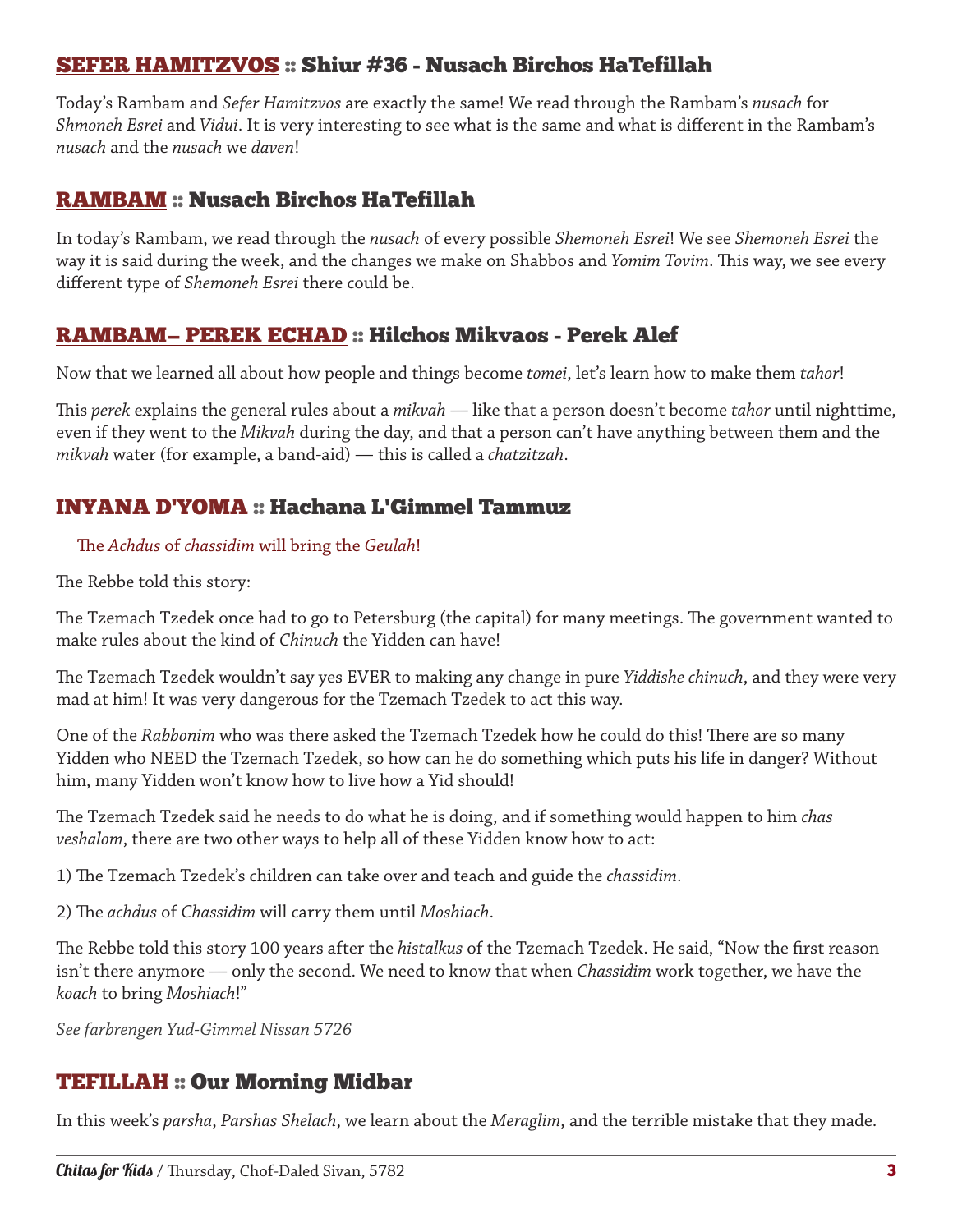They wanted to stay in the *Midbar* where they could learn and *daven* all day, and they didn't have to worry about *Gashmius*. They said that it was not a good idea to go into Eretz Yisroel, where they would need to deal with *parnasa* and would have less time to learn. They didn't understand that even though their *Avodah* in the *Midbar* was good, Hashem's goal was for them to use the *koach* from that to go out into the world, into Eretz Yisroel!

In fact, being first in the *Midbar* and then going into Eretz Yisroel is something we are supposed to do every day! We spend our morning in the "*Midbar*," getting ready to *daven*, *davening Shacharis*, and learning Torah afterwards.

Then we take that *koach* and use it in the world, in "Eretz Yisroel!" We spend our day dealing with *Gashmius*. We do *mitzvos* with *Gashmius*, we bring *kedusha* in the *Gashmius*, and we make sure that the way we use the *Gashmius* is the way we learned to in the "*Midbar*!" We go out of our "*Midbar*" to find other Yidden too and help them do *mitzvos* and grow in *Yiddishkeit*.

This is how we fulfill Hashem's *kavana* every day!

*See Likutei Sichos chelek Daled, Parshas Shelach*

## HALACHOS HATZRICHOS :: Higher Than Teva

In this week's *parsha*, we learn about the *Meraglim*. They were great leaders of their *Shevatim*. They were special people who had *Yiras Shomayim* and understood Torah very well. These men were chosen by Moshe Rabbeinu himself to go to Eretz Yisroel and spy it out!

Together with all of the other Yidden, they had seen the *nissim* of Mitzrayim, of *Kriyas Yam Suf*, and the daily miracles in the *Midbar*. So how could they say that it was impossible to win over the nations that lived in Eretz Yisroel, even if they were many and strong? Didn't the *Meraglim* just see that Hashem could do anything?

In a *sicha* on this week's *parsha*, the Rebbe explains that OF COURSE the *Meraglim* knew that Hashem could do anything!

They made just one mistake.

They knew that in the *Midbar*, Hashem was doing things in a way of *nissim*! Their food came from *Shomayim*, their water came from a rock, their clothes were washed by the clouds and grew with them, and the road was made smooth in front of them. In the *Midbar*, the way things are in *teva* (nature) didn't matter!

They also knew that in Eretz Yisroel, these *nissim* would stop. They would need to start doing things in a way of *teva*, the natural way Hashem runs the world. They would need to work in the fields for food, dig wells for water, and use regular clothes. They would need to travel on bumpy roads, and *daven* for rain to fall at the right times.

But they thought that if they had to start to do things in the natural way, that they could ONLY use *teva*. And the way they could see it, if they had to fight the wars to capture Eretz Yisroel only in the natural way, then they didn't think they could win!

So what was the problem?

Even though they needed to conquer Eretz Yisroel with *teva*, it didn't need to ONLY be with *teva*. Hashem's *nissim* wouldn't stop, but they would need to be hidden in a way of *teva*!

The Yidden only needed to START in a way of *teva*, and Hashem would make things have *hatzlacha*, even if it